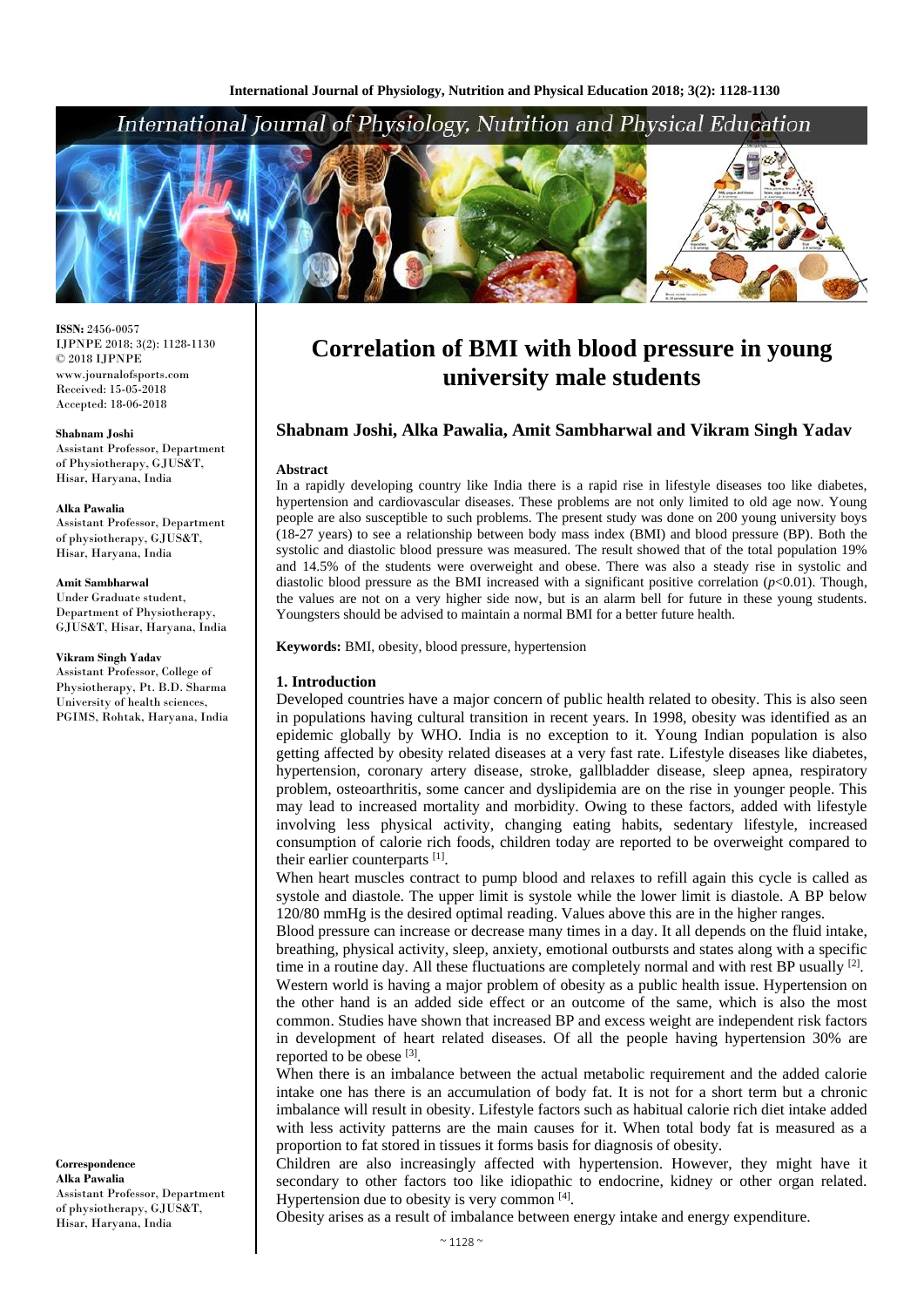International Journal of Physiology, Nutrition and Physical Education

Childhood obesity is more marked and different from adults. In children there is characteristic increase in number rather than the size of fat cells. For the better health of children, it is advisable to have sixty minutes of physical activity which should be of moderate to severe intensity for all days of the week. Daily exercise of 60-90 minutes is to be done to keep up the weight loss. Also life-style changes need to be done such as reducing calorie intake, following a healthy meal plan, less sedentary and making behavioral changes also helps in reducing overweight and obesity and thus maintaining a good health [1].

The aim of the present study was to assess the correlation of obesity measured in BMI with blood pressure i.e. both systolic and diastolic in University male students of Hisar city.

# **2. Methodology**

This is a cross sectional study done on 200 university male students in the age group of 18-27 years in Hisar, Haryana. A convenience sampling method was used i.e. readings of only those students were taken who were willing and cooperative for the study. Uncooperative students and those with any diagnosed medical condition like diabetes, hypertension were excluded from study. A questionnaire was used to measure basic demographic variables of participants along with height, weight, and blood pressure measures. After getting the consent from the participants, data was collected for the above variables.

**Weight:** For measuring weight, digital weighing machine was used. Subject was asked to stand on weighing machine with light clothing and without shoes.

**Height:** Measuring tape was used for measuring height. Student was asked to stand with feet shoulder width apart and head straight, eyes looking forward and both shoulders were in level and keeping the spine straight measurement was taken using a scale placed horizontal on the vertex parallel to floor touching the wall. This mark was then measured using the measuring tape for height measurements.

**BMI:** It was calculated as a standard procedure by dividing weight by square of height i.e. Kg/m<sup>2</sup>.

**Blood Pressure:** For blood pressure, the instrument was on a level with the heart of the student whose BP was to be measured. The subject's arm was put through the loops of the cuff. The arm was positioned correctly with elbow flexed to 90ºand forearm was in supination and properly supported for stabilization. While measuring the BP, the bottom edge of the cuff was kept 1 or 2 cm above the elbow. Marker (arrow under tube) was centered on the middle of inner arm. Once this was set, the 'Start' button was pressed to measure the BP of the student. Final systolic blood pressure and diastolic blood pressure readings were noted.

## **3. Data Analysis**

Data analysis was done by SPSS software version 21. Demographic data is presented in mean and standard deviation. Further data was classified according to BMI group and presented in mean and standard deviation along with percentages. Normality of data was checked for variable using Kolmogorov-Smirnov test for BMI, Systolic BP and Diastolic BP. Spearman correlation was used to find correlation between BMI and BP among University boys.

## **4. Results**

Basic demographic data of study participants are shown in table 1. Average age, weight and BMI of participants was 20.31 $\pm$ 2.50 years, 66.01 $\pm$ 11.55 Kg and 22.1 $\pm$ 3.56 Kg/m<sup>2</sup>. Of the total participants 12% were underweight, 54.5% were with normal BMI, 19% were overweight while 14.5% were obese (table 2).

**Table 1:** Demographic data of the study participants.

| Demographic data    | $Mean \pm SD$      |
|---------------------|--------------------|
| Age (Year)          | $20.31 + 2.50$     |
| Weight (kg)         | $66.01 \pm 11.55$  |
| Systolic BP (mmHg)  | $128.55 \pm 14.08$ |
| Diastolic BP (mmHg) | $78.52 \pm 11.20$  |
| BMI $(kg/m2)$       | $22.1 + 3.56$      |

**Table 2:** Prevalence of Underweight, Normal, Over Weight and Obese among the students according to BMI method.

| BMI(Kg/m <sup>2</sup> ) | No. of subject |              |
|-------------------------|----------------|--------------|
| <18.5                   | 24 (12%)       | Under weight |
| 18.5-22.9               | 109 (54.5%)    | Normal       |
| $23 - 25$               | 38 (19%)       | Overweight   |
| >2.5                    | 29 (14.5%)     | Obese        |

When the average for blood pressure was calculated as per BMI classification, it was noticed that blood pressure both systolic and diastolic increased with BMI i.e. as the BMI increased blood pressure too increased.(Table 3).

**Table 3:** Average of blood pressure according to BMI classification among university students.

| Variable              | Underweight | <b>Normal</b> | Overweight | <b>Obese</b> |
|-----------------------|-------------|---------------|------------|--------------|
| Systolic<br>BP(mmHg)  | 119.87      | 128.72        | 129.36     | 134.03       |
| Diastolic<br>BP(mmHg) | 74          | 77.72         | 80.26      | 83           |

Pearson's correlation between BMI and blood pressure showed a positive and significant correlation. It shows that as the BMI increases there are chances of having increased blood pressure too.

**Table 4:** Showing correlation between study variables.

| Variable                    | <b>Value</b> | <b>Significance</b> |
|-----------------------------|--------------|---------------------|
| <b>BMI</b> vs. Diastolic BP | 0.232        | $0.001*$            |
| BMI vs. Systolic BP         | 0.284        | $0.000*$            |
| $\sim$                      |              |                     |

\*Correlation is significant at the 0.01 level (2 tailed).

## **5. Discussion**

Observation studies has been done in different population to assess the correlation of obesity with blood pressure in different age group in developing country like India, Africa etc. [1, 2] . The aim of present study was to found the correlation of obesity with blood pressure in University male students in Hisar.

In a study conducted by Suman Dua *et al.* in 2014 to relate body mass index to blood pressure a total of 117 males and 123 females aged from 18 to 50 years were included in the study. This study showed that blood pressure increase in higher rate with increase in BMI value. So overweight and obese people have more higher blood pressure [15]. This study support the present study because the present study also show the positive correlation between systolic and diastolic BP with BMI as shown in table 4.

There is an increase in prevalence rates of overweight and